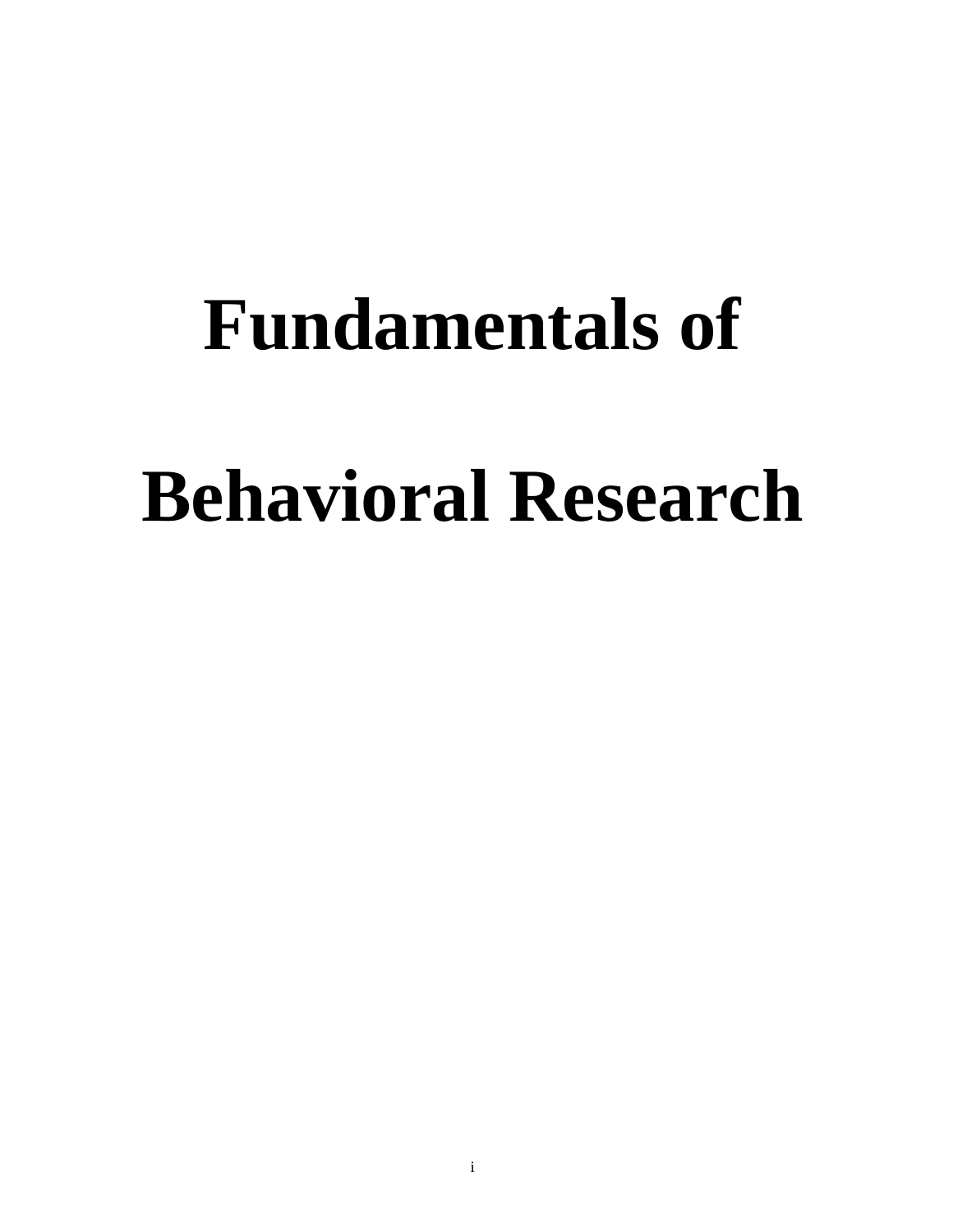## **William J. Lammers**

## *University of Central Arkansas*

## **Pietro Badia**

## *Bowling Green State University*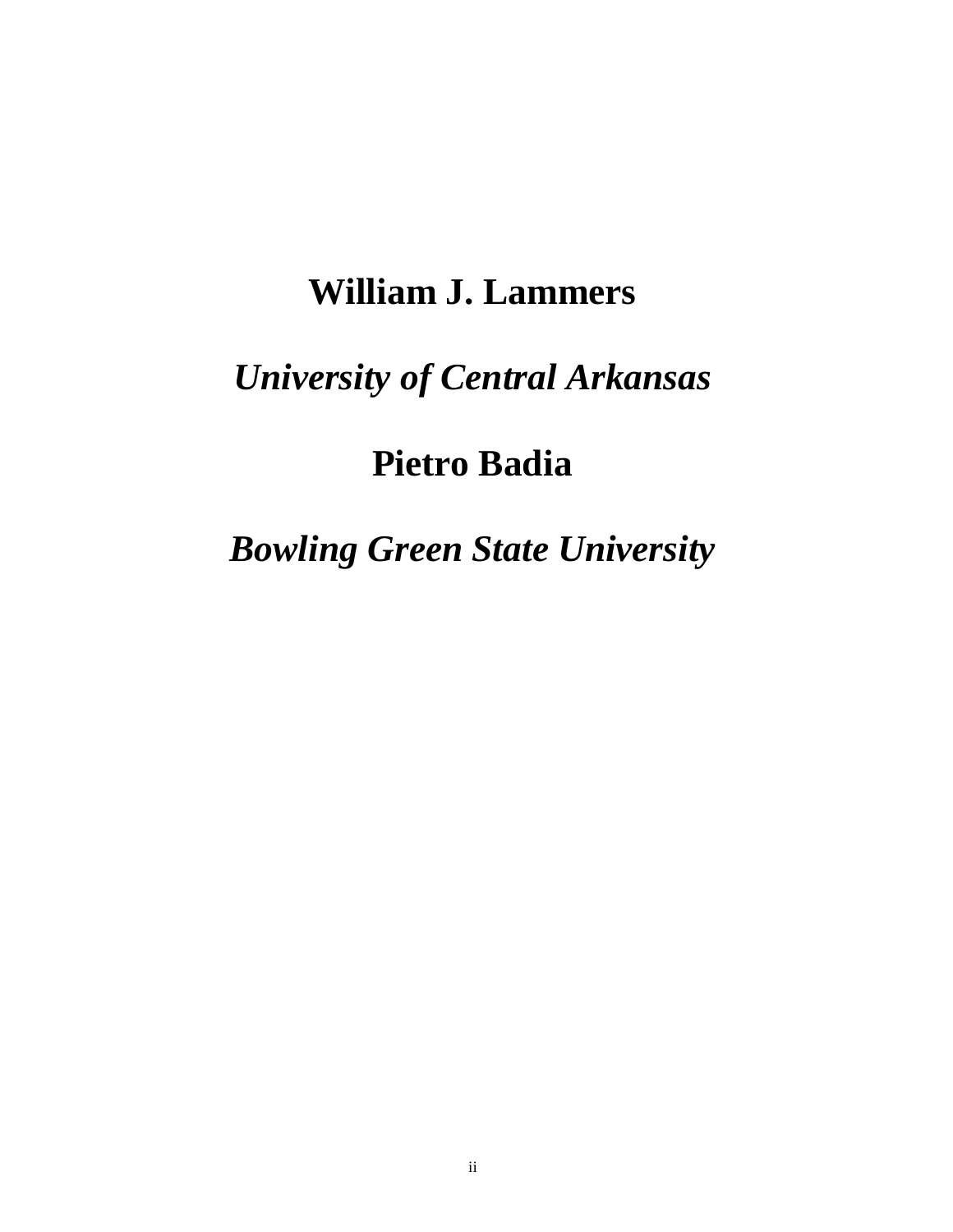#### **Brief Contents**

- **Chapter 1 Overview of Behavioral Research**
- **Chapter 2 Ethical Principles of Research**
- **Chapter 3 Fundamentals of the Scientific Approach**
- **Chatper 4 Developing Research Questions: Hypotheses and Variables**
- **Chapter 5 Measurement**
- **Chatper 6 Methods of Data Collection**
- **Chapter 7 Sampling Techniques**
- **Chapter 8 Sources of Extraneous Variability**
- **Chapter 9 Using Experimental Control to Reduce Extraneous Variability**
- **Chapter 10 Experimental Design: Statistical Analysis of Data**
- **Chapter 11 Experimental Design: One-Way Independent Samples Design**
- **Chapter 12 Experimental Design: One-Way Correlated Samples Design**
- **Chatper 13 Experimental Design: Multiple Independent Variables**
- **Chapter 14 Experimental Design: Single-Subject Designs and Time Series Designs**
- **Chapter 15 Nonexperimental Designs: Correlational Design, Ex Post Facto Design, Naturalistic Observation, and Qualitative Research**
- **Chapter 16 Fundamentals of Disseminating Research**
- **Chapter 17 Summary of Behavioral Research**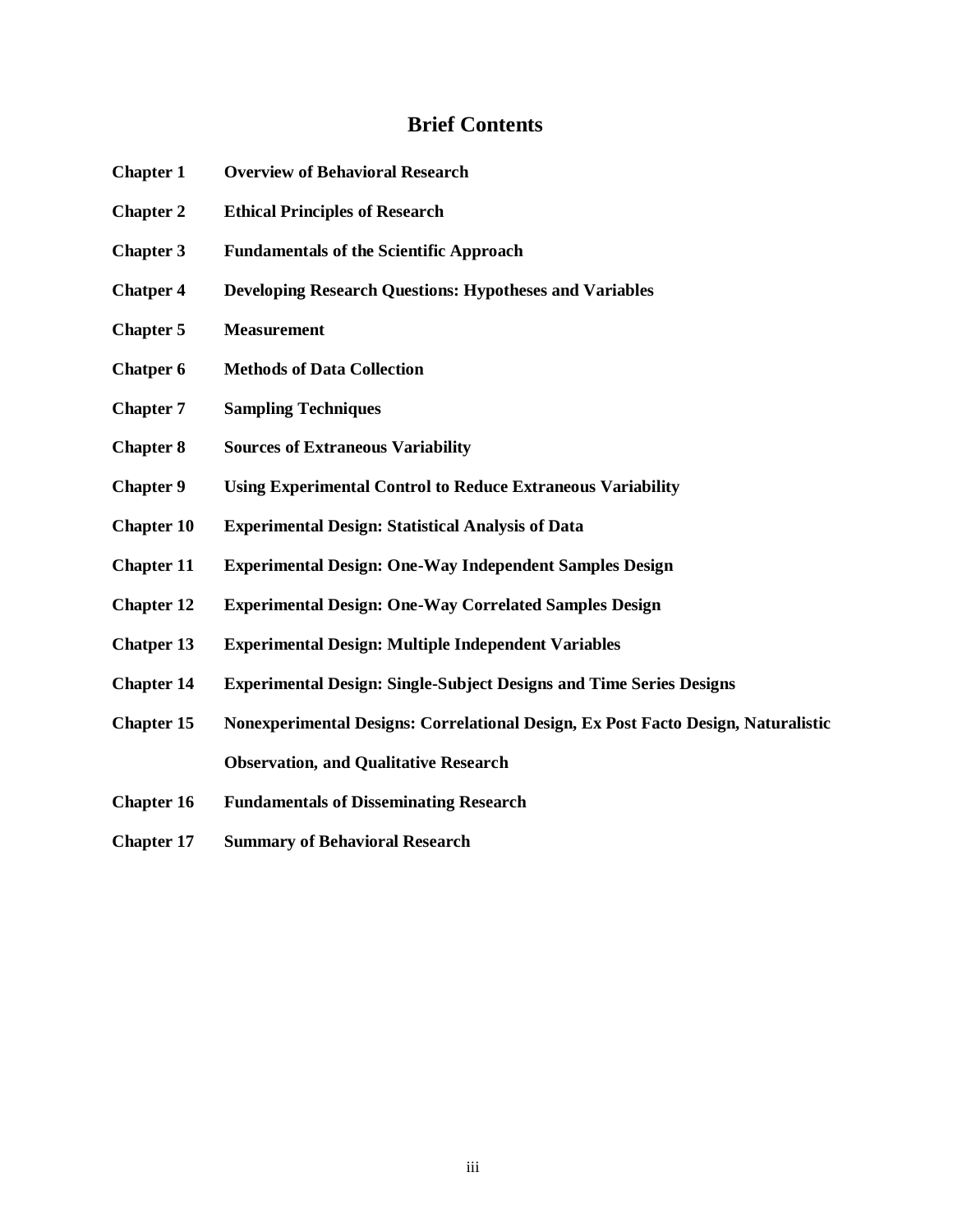#### **Contents**

#### **Chapter 1. Overview of Behavioral Research**

The Excitement of Behavioral Research Purpose *Skills as a researcher Skills as a consumer of research*

Science

Research

*Types of questions Ways of answering questions Ways of reporting answers*

Summary

#### **Chapter 2. Ethical Principles of Research**

Historical Samples of Research with Ethical Concerns *Tuskegee syphilis study The Milgram and Zimbardo studies* Research with Human Participants: Ethical Guidelines *Ethical principles and code of conduct Informed consent - the right to know On the use of deception Field research and ethics Regulation of human research* Research with Children and Mentally Challenged: Ethical Guidelines Research with Nonhumans: Ethical Guidelines Professional Behavior of the Investigator *Testing participants Integrity of the data Plagiarism and publication* Case Analysis General Summary Detailed Summary Key Terms Review Questions/Exercises Web Resources to Increase Learning

#### **Chapter 3. Fundamentals of the Scientific Approach**

Approaches to Knowing *Authority Personal experience Rationalism Empiricism* Defining Science *Goals of science Assumptions of science The scientific method Distinguishing observation from inference Systematic nature of science*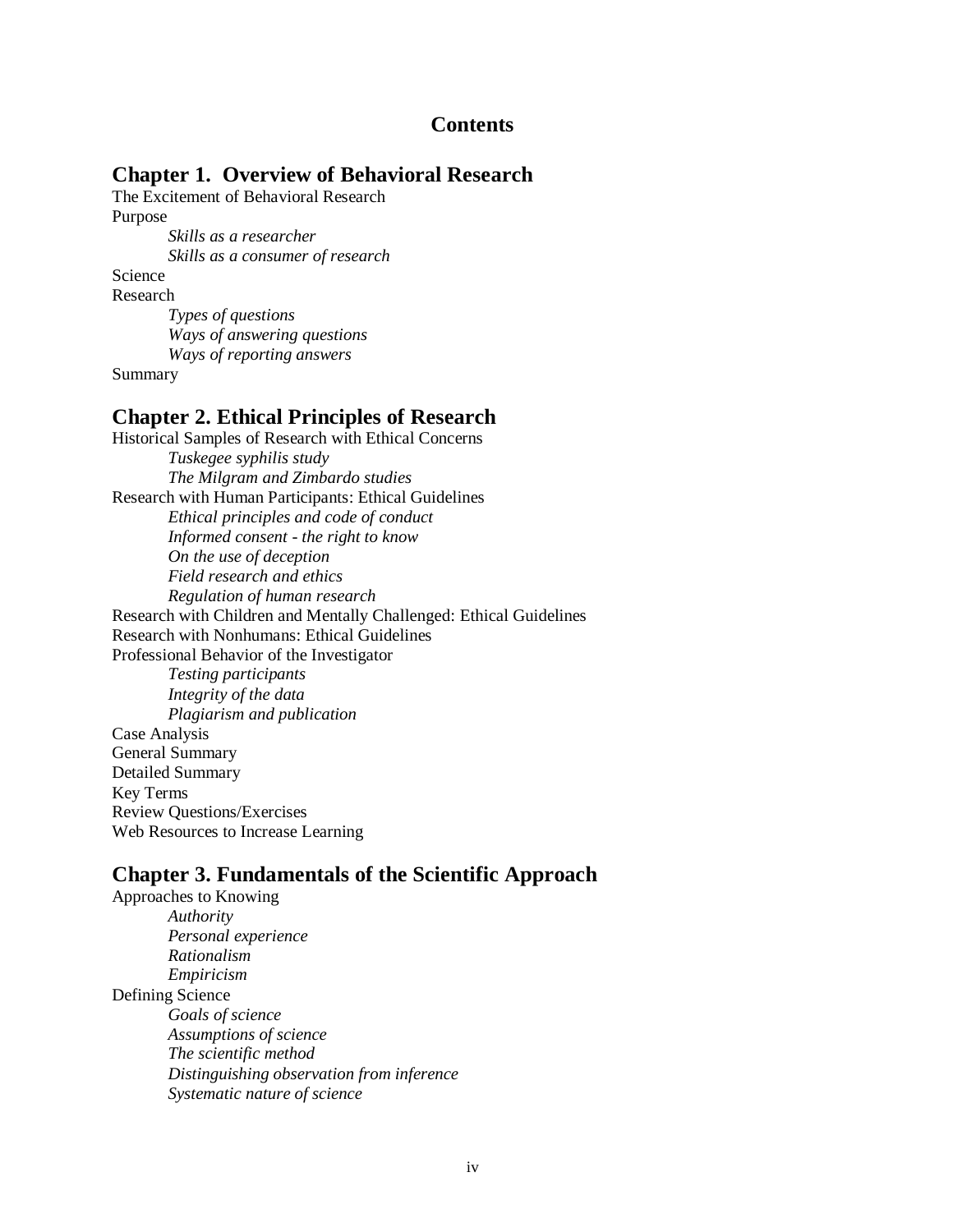*Inductive and deductive research strategies Summary of the scientific method Comparisons of science and non-science Common sense and science Molecular to molar levels of analysis and explanation* Importance of Basic Research *A defense of basic research Two important reasons for supporting basic research* Science and Technology Science and Public Policy Case Analysis General Summary Detailed Summary Key Terms Review Questions/Exercises Web Resources to Increase Learning

#### **Chapter 4. Developing Research Questions: Hypotheses and Variables**

Common Sources of Research Questions *Professors Textbooks Databases Internet Selecting a research problem* Formulating Hypotheses *Characteristics of good hypotheses* Variables of Interest *Independent variable Dependent variable* Selecting Levels of an Independent Variable Selecting a Dependent Variable *Characteristics of a good dependent variable Multiple dependent variables Response classes of dependent variables* Case Analysis General Summary Detailed Summary Key Terms Review Questions/Exercises Web Resources to Increase Learning

#### **Chapter 5. Measurement**

Operational Definitions Numbers and Precision Scales of Measurement *Nominal scale Ordinal scale Interval scale Ratio scale* Validity of Measurement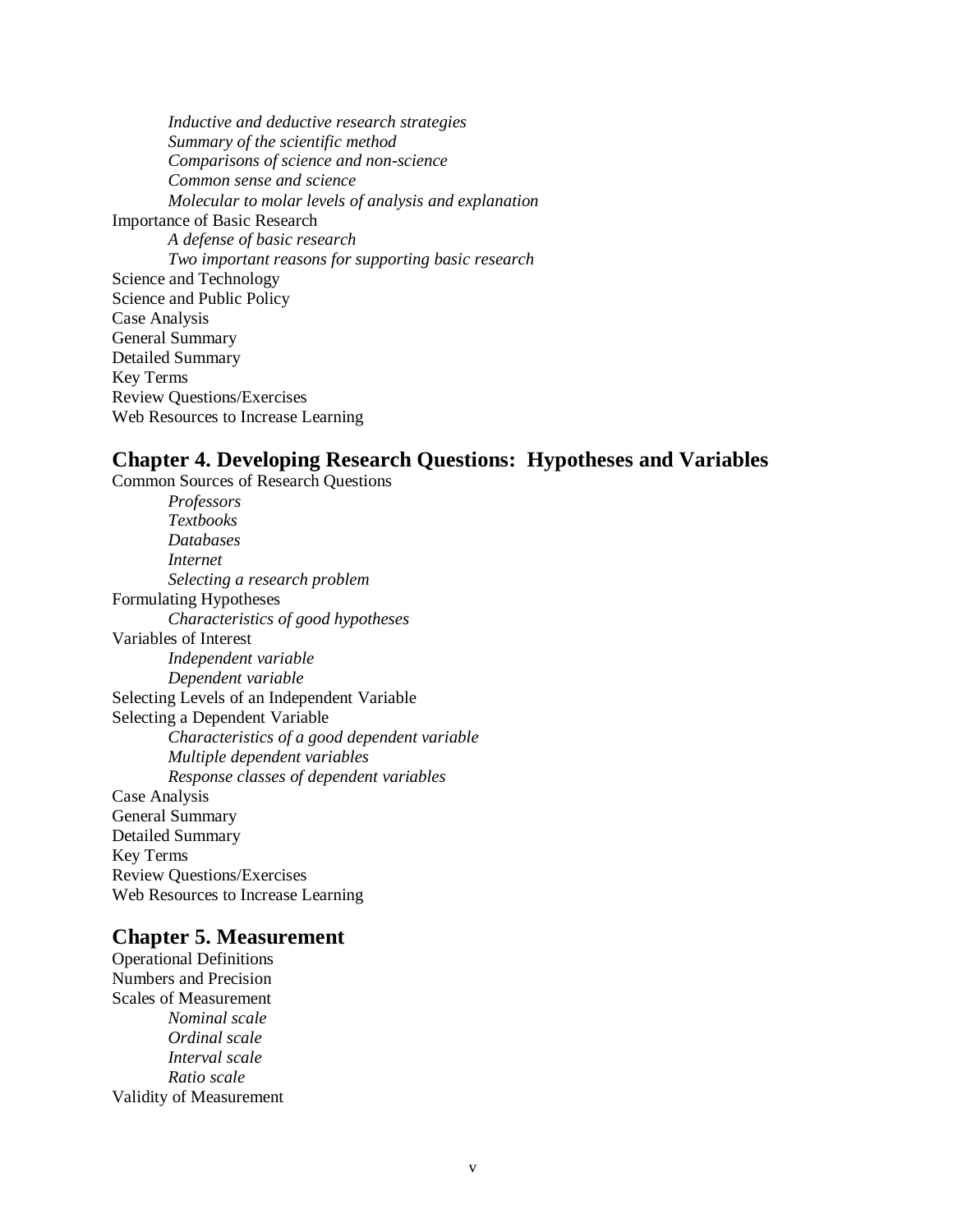*Content validity Face validity Concurrent validity Predictive validity Construct validity* Reliability of Measurement *Test-retest reliability Alternate form reliability Split-half reliability Factors that affect reliability* Case Analysis General Summary Detailed Summary Key Terms Review Questions/Exercises Web Resources to Increase Learning

#### **Chapter 6. Methods of Data Collection**

Introduction to Methods of Data Collection The Nature of Observations Ways of Observing *Participant vs nonparticipant observations Scheduling observations Defining the behavior to be observed Specific techniques for recording the behavior Recording more than one response* Reliability of Observations *Inter-observer agreement Measuring the reliability of observational data* Recordings by Equipment Public Records Survey Methods *Questionnaires Instruments / Inventories Interviews* Laboratory vs. Field Research Case Analysis General Summary Detailed Summary Key Terms Review Questions/Exercises Laboratory Exercises Web Resources to Increase Learning

#### **Chapter 7. Sampling Techniques**

Introduction to Sampling *Distinguishing between a sample and a population* Simple Random Sampling *Step 1: simple random sampling – defining the population Step 2: simple random sampling – constructing a list*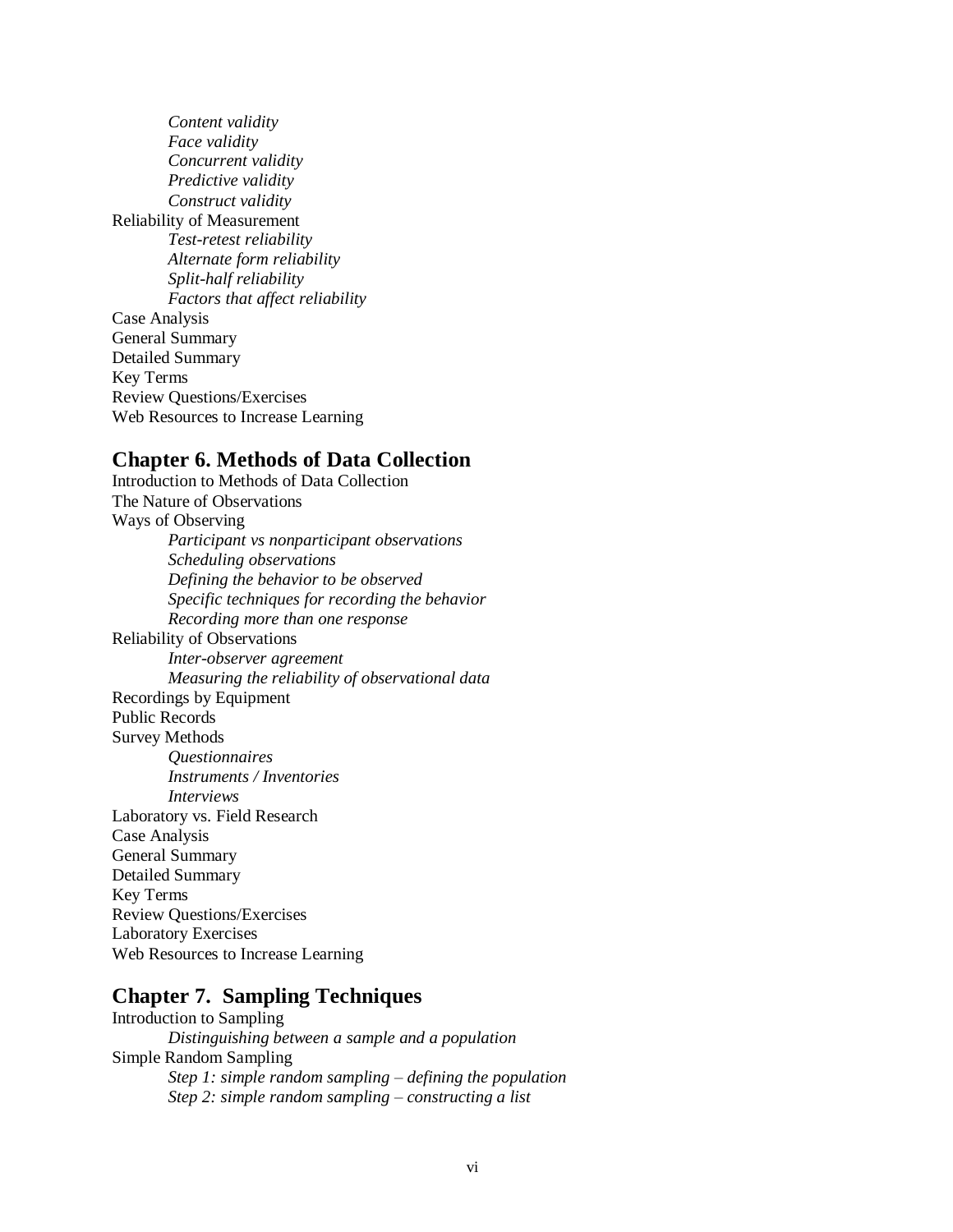*Step 3: simple random sampling – drawing the sample Step 4: simple random sampling – contacting members of the sample* Stratified Random Sampling Convenience Sampling *Convenience sampling and the introductory psychology participant pool* Quota Sampling Sample Size Variability and Sample Size Sampling Error Evaluating Information from Samples Case Analysis General Summary Detailed Summary Key Terms Review Questions/Exercises Web Resources to Increase Learning

#### **Chapter 8. Sources of Extraneous Variability**

Understanding Variability *Systematic variance Systematic error (confounding) Random error* Sources of Extraneous Variability *Participants as a source of extraneous variability Experimenter as a source of extraneous variability Method as a source of extraneous variability* Validity of the Research Design *Internal validity External validity* Case Analysis General Summary Detailed Summary Key Terms Review Questions/Exercises Web Resources to Increase Learning

#### **Chapter 9. Using Experimental Control to Reduce Extraneous Variability**

Introduction to Experimental Control Characteristics of a True Experiment *Advantages Limitations* The Notion of Experimental Control Control through Sampling Control through Assignment to Conditions *Independent samples design Correlated samples design* Control through Experiment Setting Control through Experiment Consent and Instructions Control through Experimenter Interactions Control through Observation and Measurement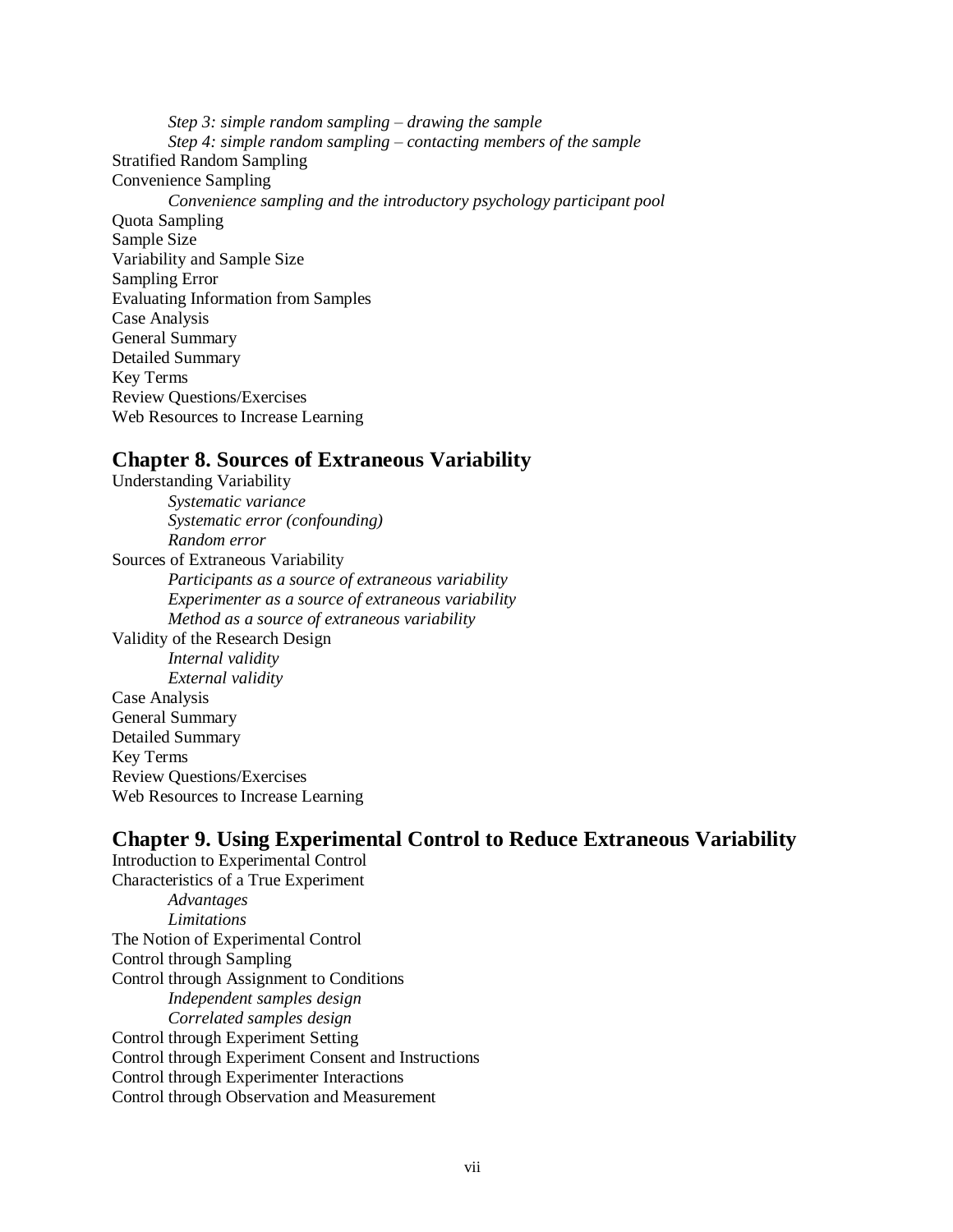Control through Use of Control Groups / Research Design *Primitive research designs Importance of control groups Designs with control groups* Case Analysis General Summary Detailed Summary Key Terms Review Questions/Exercises Web Resources to Increase Learning

#### **Chapter 10. Experimental Design: Statistical Analysis of Data**

Purpose of Statistical Analysis Descriptive Statistics *Central tendency and variability Measures of central tendency Measures of variability The importance of variability Tables and graphs* Inferential Statistics *From descriptions to inferences The role of probability theory The null and alternative hypothesis The sampling distribution and statistical decision making Type I errors, Type II errors, and statistical power Effect size Meta-analysis Parametric versus nonparametric analyses Selecting the appropriate analysis: using a decision tree* Using Statistical Software Case Analysis General Summary Detailed Summary Key Terms Review Questions/Exercises Web Resources to Increase Learning

#### **Chapter 11. Experimental Design: One-way Independent Samples Design**

Advantages and Limitations Comparing Two Groups Comparing t-test to ANOVA *Independent samples t-test Independent samples ANOVA* Comparing More Than Two Groups Quasi-experiments Case Analysis General Summary Detailed Summary Key Terms Review Questions/Exercises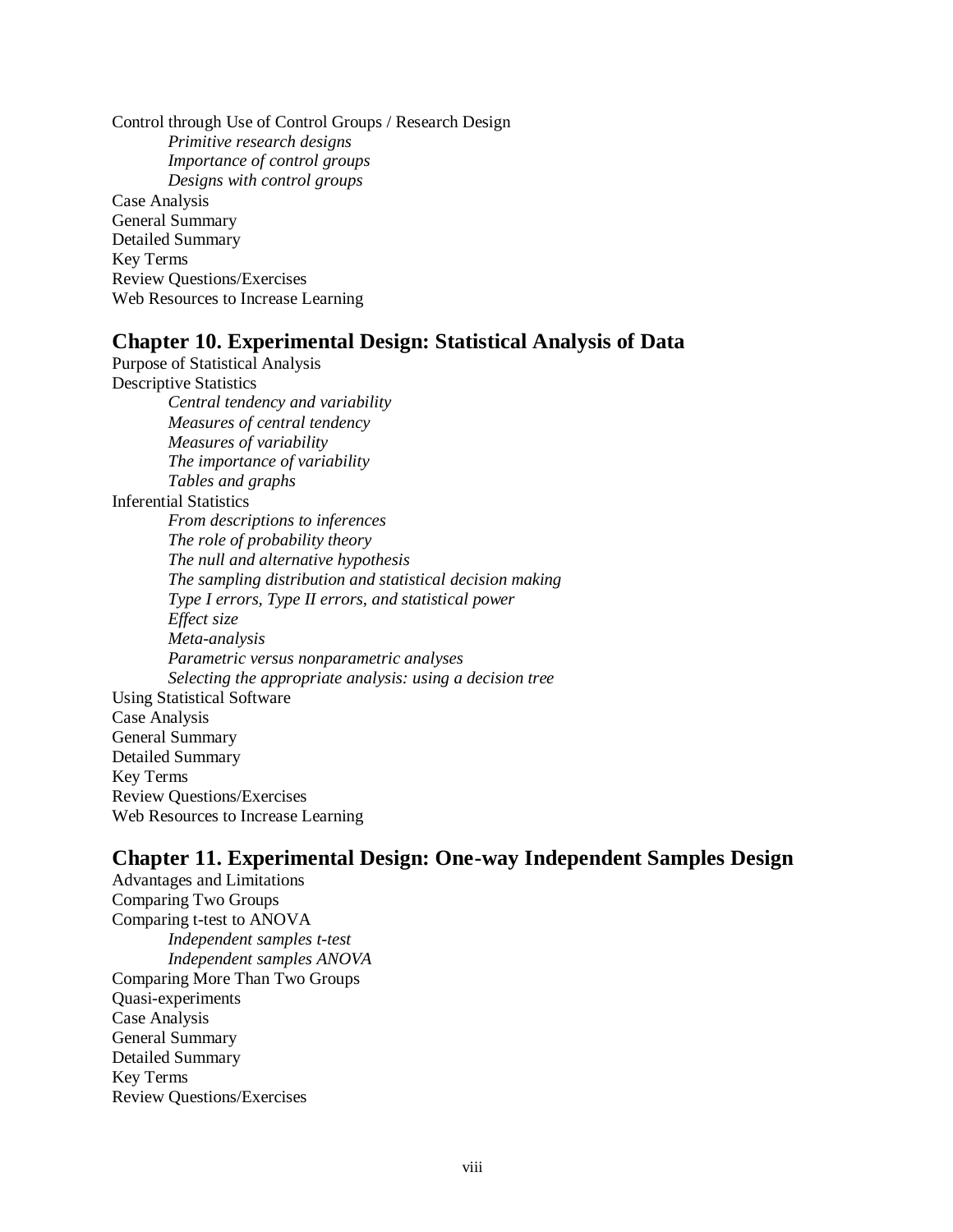Laboratory Exercises Web Resources to Increase Learning

#### **Chapter 12. Experimental Design: One-way Correlated Samples Design**

Advantages and Limitations *Natural pairs Matched pairs Repeated measures* Comparing Two Groups Comparing t-test to ANOVA *Correlated samples t-test Correlated samples ANOVA* Comparing More Than Two Groups Case Analysis General Summary Detailed Summary Key Terms Review Questions/Exercises Laboratory Exercises Web Resources to Increase Learning

#### **Chapter 13. Experimental Design: Multiple Independent Variables**

Characteristics of Factorial Designs Possible Outcomes of a 2 X 2 Factorial Experiment Different Types of Factorial Designs *Completely randomized design Repeated measures design Mixed design* Interpreting Main Effects and Interactions More Complex Factorial Designs Case Analysis General Summary Detailed Summary Key Terms Review Questions/Exercises Laboratory Exercises Web Resources to Increase Learning

#### **Chapter 14. Experimental Designs: Single-Subject Designs and Time-Series Designs**

Introduction to Single-Subject Designs Advantages and Limitations *Advantages of the single-subject approach Limitations of the single-subject approach* Why Some Researchers Use the Single-Subject Method Procedures for the Single-Subject Design *Establishing a baseline Analysis of treatment effects Intra-participant replication Inter-participant replication*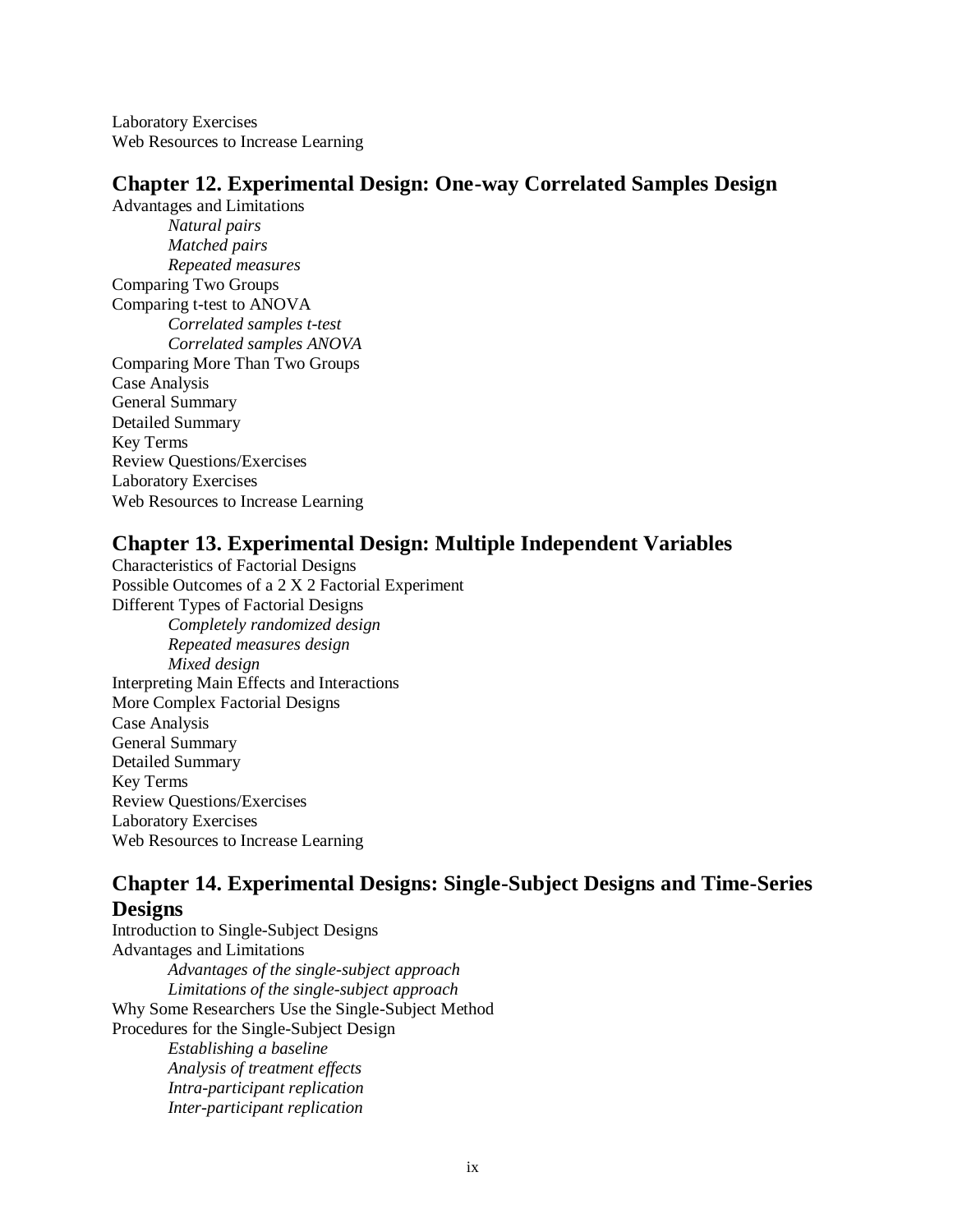*Reversible and irreversible behavior Multiple baseline procedures* Time-series designs Case Analysis General Summary Detailed Summary Key Terms Review Questions/Exercises Web Resources to Increase Learning

#### **Chapter 15. Nonexperimental Research Designs: Correlational Design, Ex Post Facto Design, Naturalistic Observation, and Qualitative Research**

Introduction to Nonexperimental Designs Correlational Design *Importance of correlational research Direction of control and third variable problems Addressing directionality and third variable problems Correlational ruling out factors Interpretation of correlational data* Ex Post Facto Design Naturalistic Observation Qualitative Research *Case study Phenomenology Ethnography* Case Analysis General Summary Detailed Summary Key Terms Review Questions/Exercises Laboratory Exercises Web Resources to Increase Learning

#### **Chapter 16. Fundamentals of Disseminating Research**

Introduction Writing a Research Report *Overview Original sources Sections of a research report Arrangement of the manuscript Headings Writing style Writing the manuscript* Making an Oral Presentation *Purpose of an oral presentation Sections of the presentation Working from notes Visual aids Speaking tips* Making a Poster Presentation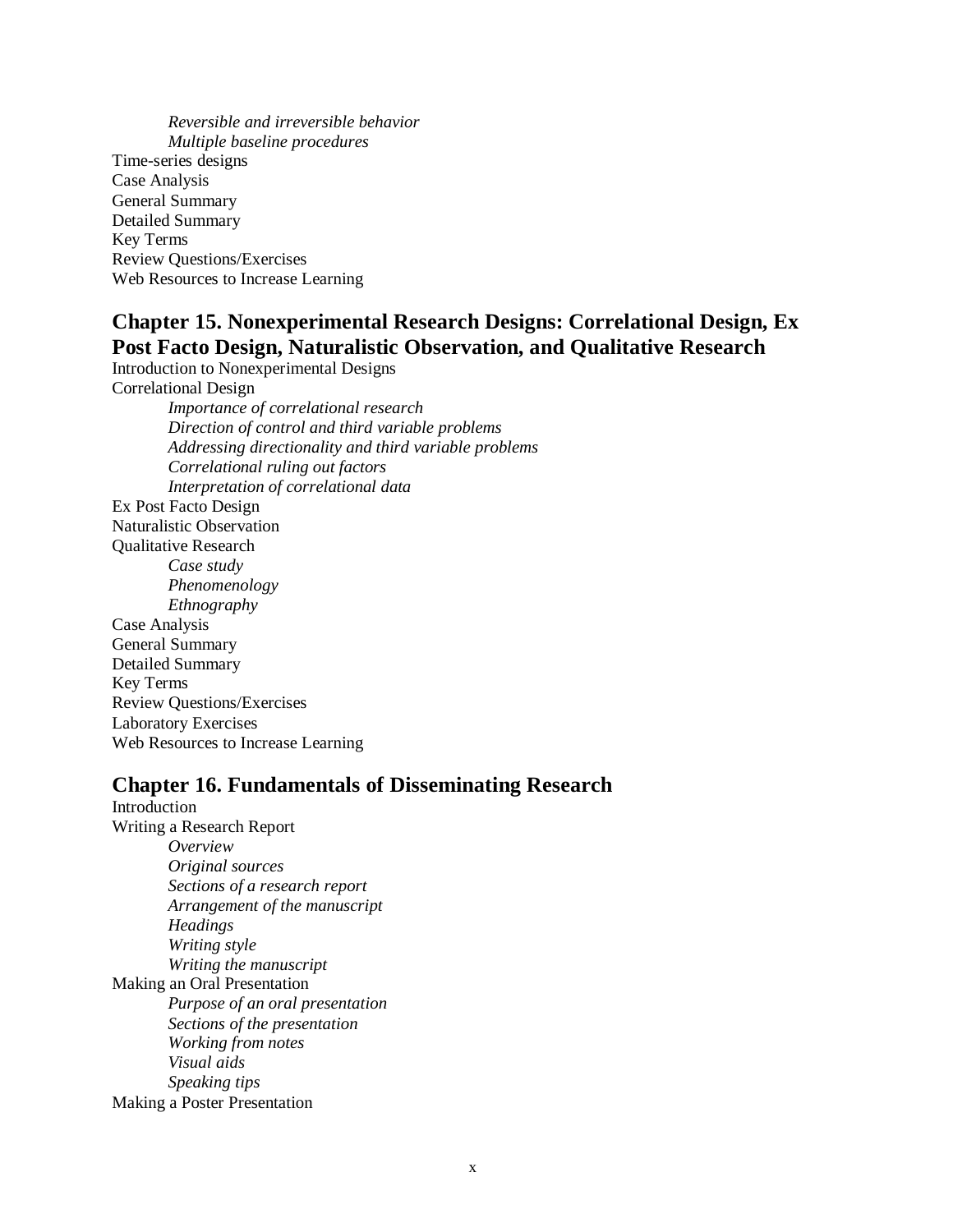*Purpose of poster sessions Sections of the poster Layout of the poster Researcher's role during the session* Case Analysis General Summary Detailed Summary Key Terms Web Resources to Increase Learning

#### **Chapter 17. Summary of Behavioral Research**

The Research Enterprise Your Skills as a Researcher Your Skills as a Critical Consumer of Research and Research-related Information A Final Word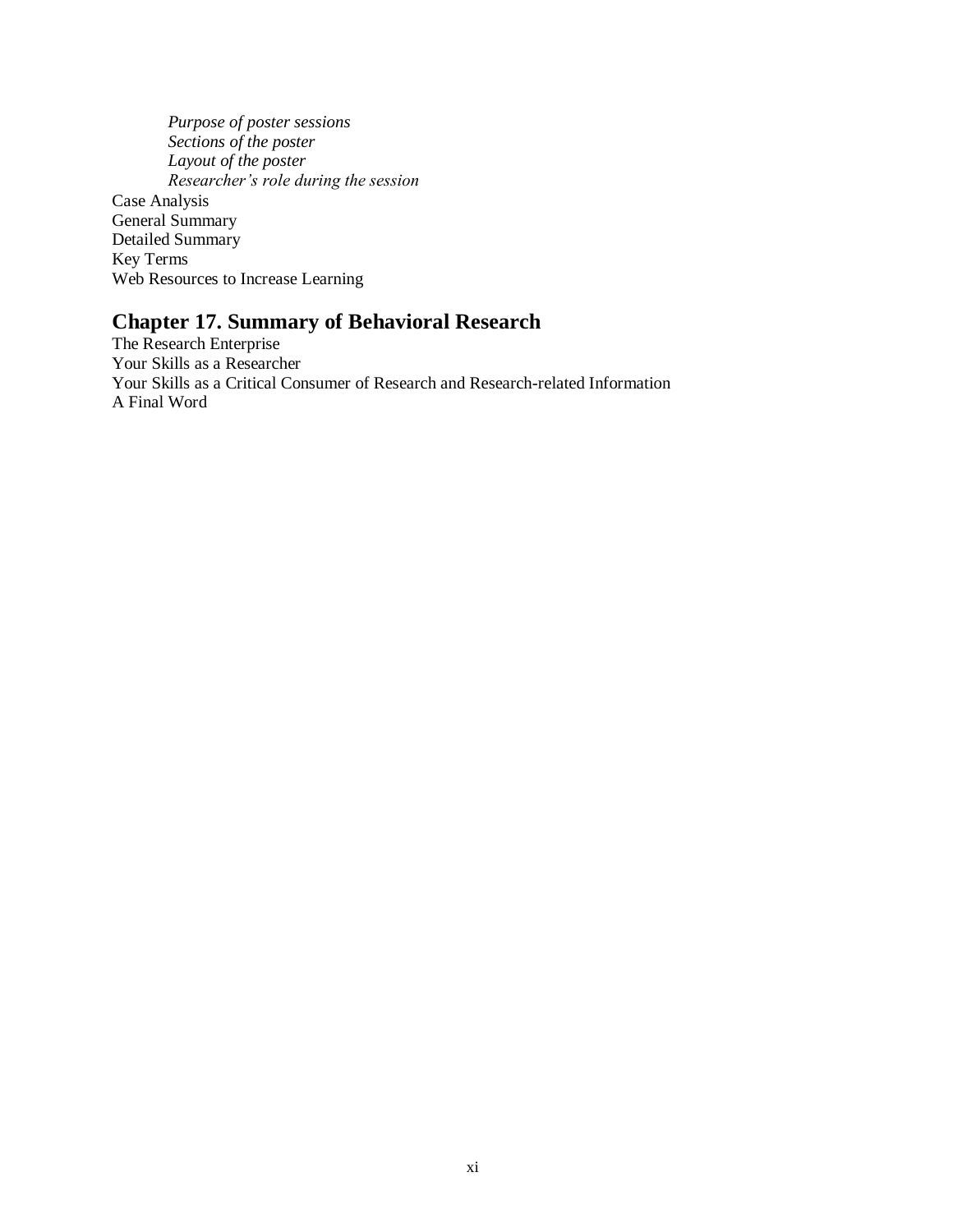#### **Preface**

Welcome to the world of behavioral research. We have tried to provide you with a textbook that is clearly written, logically organized, engaging, and designed with a variety of features to enhance your learning.

#### **Organization**

The first chapter in the book is designed to provide you with the big picture of behavioral research. It begins with a description of an event experienced by one of your authors (Lammers) that conveys the excitement of doing research. Next, we discuss the skills to be learned in the book. These include the actual skills associated with doing behavioral research as well as the skills of being a critical consumer of research-related information in the media. Following this, we discuss what it means for the field of psychology to be a science. Finally, Chapter 1 provides a broad overview of the research process, including types of research questions, ways of answering those questions, and ways of making the answers public.

The second chapter is devoted to ethical considerations. This decision was carefully considered and deliberately made. It is an affirmation that, although science is dedicated to advancing knowledge, its primary mission is to serve humanity. You should be aware that ethical concerns are not tangential matters that are given consideration only after "more important" aspects of research design have been resolved. Rather, we are asserting the primacy of ethical concerns. They are as much a part of designing research as the selection of the variables and measures to be used. To this end, we begin the book with ethical issues involving both human (adults, children) and nonhuman participants. In addition, we discuss the controversial issues involving the use of deception. While information on these ethical issues is important for all students taking research courses, it is especially so for those who undertake individual research projects and for those assisting faculty in their professional research efforts.

We also give prominence to ethical issues for another reason. There are many that have expressed strong reservations about research done on living organisms. These reservations are based on what is

xii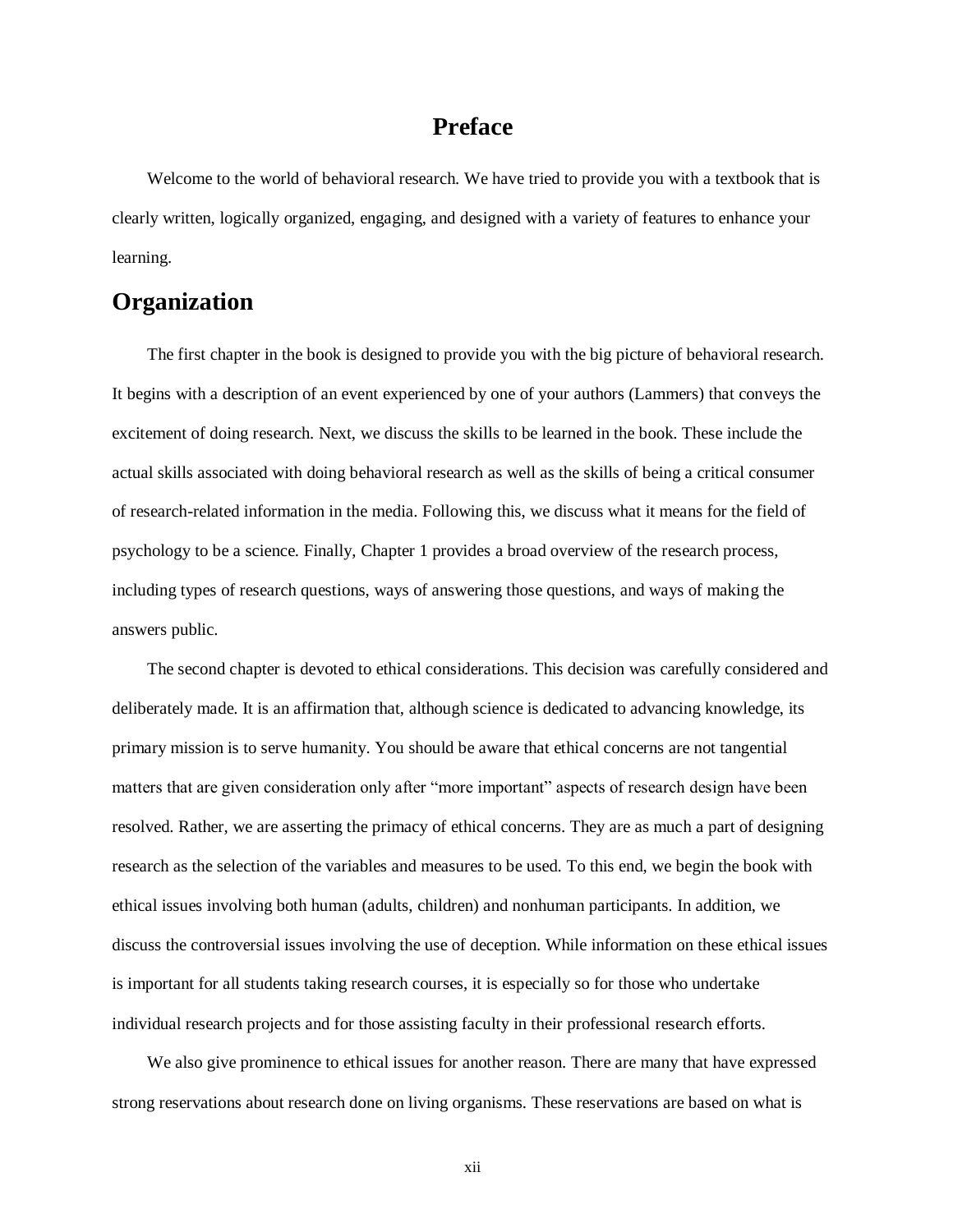perceived as past and present insensitivities on the part of researchers regarding the welfare of their participants. There are, unfortunately, examples of insensitivities that can be pointed to using both human and nonhuman participants. These occurrences have led to the formation of lobby organizations seeking legislation that places constraints on research beyond the ethical guidelines imposed by professional and governmental agencies. We feel that additional constraints are unnecessary and that full awareness along with strict adherence to current ethical guidelines will lessen future problems considerably. Addressing ethical issues at the beginning of the book is one way of giving prominence to ethical concerns and indicating to others that behavioral scientists are not only fully committed to these concerns in their research but that they are also fully committed to teaching them.

Following a discussion of ethical considerations, Chapter 3 introduces the fundamentals of the scientific approach and clearly differentiates this approach from other ways that we acquire information about our world. Then, in Chapter 4, we explore the development of research questions, including the formulation of testable hypotheses and the identification of the critical variables in an experiment. Chapters 5 and 6 focus on the measurement of these variables and methods of observation. These issues are particularly interesting for the field of psychology because we often deal with important concepts like attitudes, emotions, and cognitions. While certainly being important, these concepts are also challenging to define and measure. Chapter 7 describes the various ways to obtain samples of participants. Chapter 8 discusses the many potential pitfalls that await the researcher and that impair the ability to draw confident conclusions. In Chapter 9 we identify a variety of experimental techniques that can be used to avoid the pitfalls and to increase our confidence that we have truly learned something new from a research study. In Chapter 10 we describe an overview of how data that have been collected can be described and interpreted with a variety of research methods.

After the research question has been formed and we understand the basics of avoiding pitfalls and analyzing data, we then must decide on a particular approach to use in answering the research question. As we will see, there are many different approaches. Therefore, it will be important to understand the advantages and limitations of each. Chapters 11-14 describe variations of true experimental designs.

xiii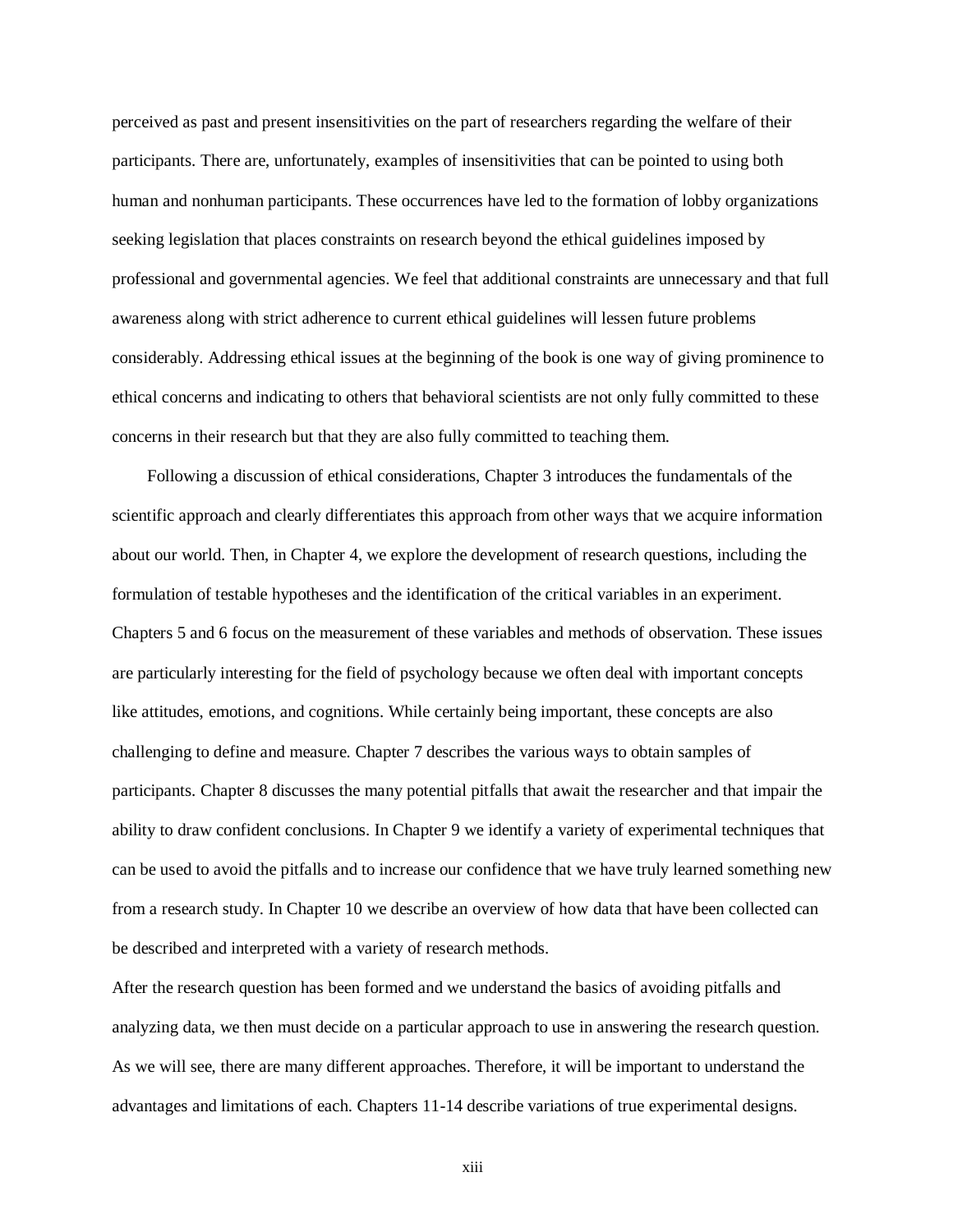These experimental designs provide high levels of control by the experimenter and powerful cause/effect conclusions. However, and for a variety of reasons, there are many important research questions that cannot be answered using true experimental designs. Chapter 15 summarizes nonexperimental designs and the types of questions that they are designed to answer. After the study has been carried out and the data interpreted, the findings should be reported to the scientific community. Chapter 16 describes the fundamentals of writing a manuscript for publication, making an oral presentation, and creating a poster presentation. The final chapter (17) summarizes the important points made in preceding chapters and attempts to bring all the parts together into a coherent purpose.

#### **Pedagogical Features**

The chapters of the book have a set of common features that are designed to assist you with learning. These include:

- Chapter outlines to provide an overview of the topics. Be sure to review these topics and consider their place in the overall picture of research.
- Key terms that are critical to the understanding of research are bold in the text, listed at the end of each chapter and defined in the glossary at the back of the book.
- Numerous examples used to illustrate concepts. These are drawn from a wide range of areas within the field of psychology.
- A box approximately midway into each chapter entitled *Thinking Critically About Everyday Information* that describes a report in the everyday media and asks you to apply the concepts learned thus far to the report. These are designed to review concepts, apply concepts, and help you to be a better consumer of information.
- Case studies for critical thinking that include a research scenario that requires evaluation using the concepts in the chapter. These research scenarios provide a valuable teaching tool for integration and application of new concepts.